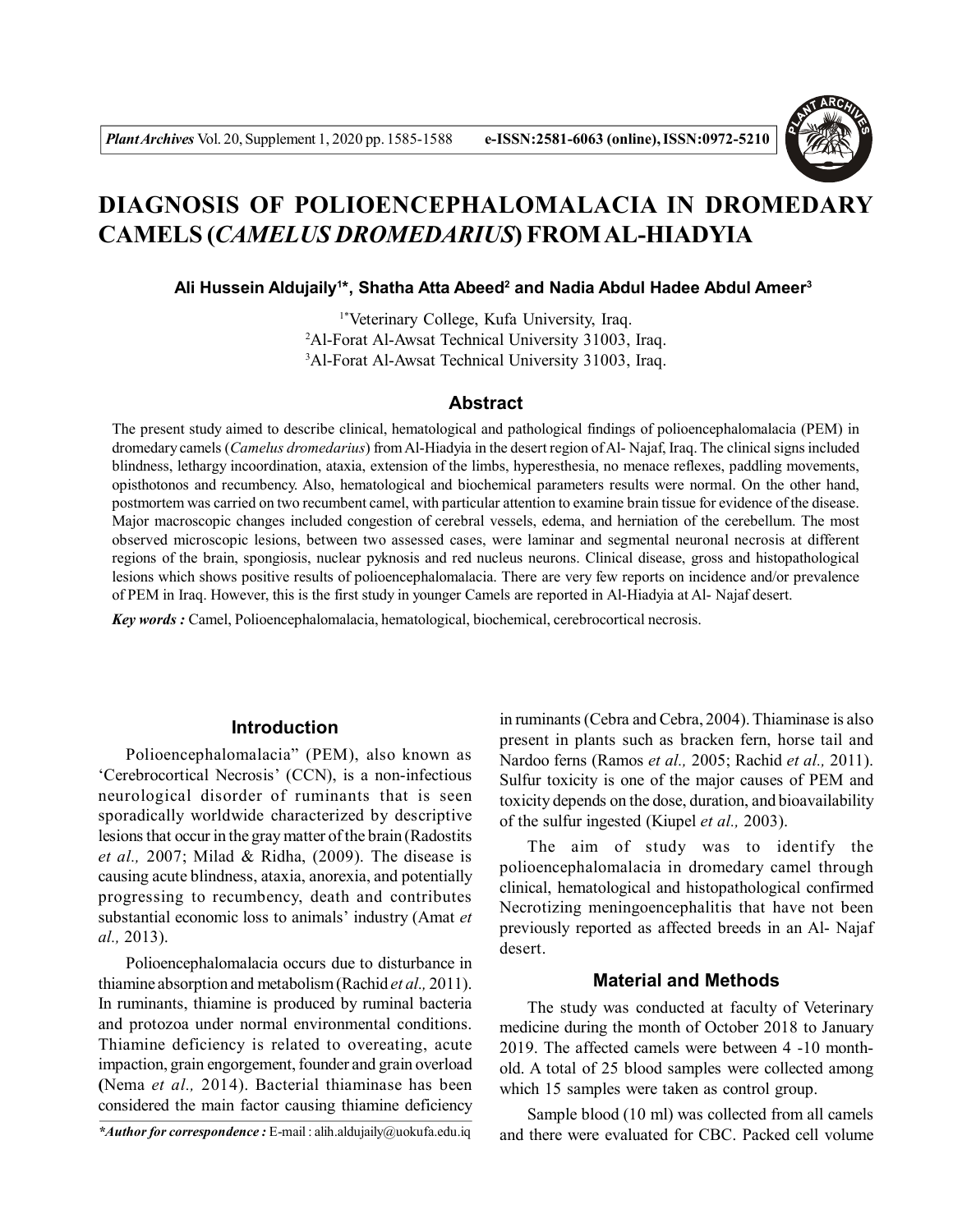(PCV) was measured using micro hematocrit centrifuge according to (Kerr, 2002). The Hb was converted into cyanmethemoglobins by using drabkins reagent and measured by spectrophotometer (NCCS). Red blood cells and white blood cells counts were evaluated by using the hemocytometer method according to (Coles, 1986).

Moreover, blood specimens were estimated for ESR using Westegren tubes, blood withdrawn to mark (0) and the tubes stand vertically on the rake (Maghsoodi *et al.,* 2005). The ESR values were recorded in mm after 24 hrs. A general guideline for estimating platelet numbers on a blood smear is to determine the average number of platelets in 10 oil immersion fields using a 100 objective and multiply the average by  $15\times10^3$  to obtain the estimated number of platelets per microliter (Weiss and Wardrop 2010).

The blood centrifuged for 5-10 minutes at 3000 rounds (Coles, 1986). The separated sera were used directly for the measurement of iron and copper. The serum iron and copper were measured by atomic absorption spectrophotometers.

Two camels euthanized, after necropsy, brain samples were fixed in 10 % neutral buffered formalin and then submitted to the pathology laboratory. After fixation, tissue samples of parietal cortex, occipital cortex, and medulla were embedded in paraffin wax, and sections  $(5-6 \mu m)$ were cut and stained with hematoxylin and eosin (H&E).

Data were analyzed using SPSS version 21. The least significant differences test (LSD) were used to determine differences among groups. Data were subjected to analysis of variance statistically using one-way ANOVA.

# **Results**

In the present study clinical signs observed based on their commonality were ataxia, anorexia, blindness, lethargy, incoordination, extension of the limbs, hyperesthesia and periodic tonic-clonic convulsions, no menace reflexes and the palpebral reflexes were slowed,

**Table 1:** Hematological and biochemical parameters for normal and infected camels; ranges and means± SE.

| <b>Parameters</b>              | Group1with polio No.10      | Group 2 without polio No. 15 |
|--------------------------------|-----------------------------|------------------------------|
| RBCS ( $\times$ 10 6/ $\mu$ L) | 9500-1215010691±200.7A      | 9825-1210010724±244.1A       |
| HB(g/dL)                       | 10.2-12.811.8±0.1A          | $11.8 - 12.512.1 \pm 0.1$ A  |
| $PCV$ $(\%)$                   | 28-3229.9±0.2A              | $30-3130.4\pm0.1$ A          |
| Platelet $(\times 103/\mu L)$  | 109-282174.9±12.8A          | 104-243167.8±13.5A           |
| ESR(mm)/8h                     | $6 - 127.6 \pm 0.4$ A       | 6-118.4 $\pm$ 0.4A           |
| $WBC/\mu L$                    | 9600-1160010416±172A        | 9150-1220010020±263A         |
| Iron µmol/L                    | 9.45-15.2512.03±0.59        | 9.12-17.7912.9±0.72          |
| Copper µmol/L                  | $6.92 - 15.1010.6 \pm 0.76$ | 7.53-11.779.92±0.36          |

Different letters horizontally refer to the presence of significant (P<0.05) differences.

paddling movements, teeth grinding, opisthotonos, strabismus, star gazing and recumbency.

Hematological and biochemical values of camels affected with PEM and control group is presented in (Table 1).

Among various hematological parameters evaluated from 25 camels, camel with PEM showed statistically non-significant differences in mean values of Hb, TEC, platelet count, PCV, TLC and ESR, as were as, there are no significant differences in iron and copper in camels with polio encephalomalacia compared to healthy ones.

However, major macroscopic changes included congestion of cerebral vessels, edema, and herniation of the cerebellum. Histopathological examination revealed severe cerebrocortical laminar neuronal necrosis and perineuronal vacuolation with activation of endothelial cells in the parietal and occipital lobes.



**Fig. 1:** Photomicrograph of cerebrum of Camel treated with methadine.

In Fig. (1) necrosis of neurons forming a space (black arrows) within glial cells (yellow arrows) in cerebral parenchyma.

In Fig. (2) observation of vacuoles due to presence of neurons necrosis. Note the necrotic neurons vacuoles (black arrows) within glial cells in cerebral parenchyma. Cerebral fibrosis (yellow arrows) due to severe lesion of neurons was observed. H&E. 1&2: 100x.

> The lesions were widespread in cerebral cortex with polioencephalomalacia being obvious (Fig. 1). There was bilateral symmetrical status spongiosus of the white matter of the brain, microcavitations and bilateral laminar necrosis (Fig. 2).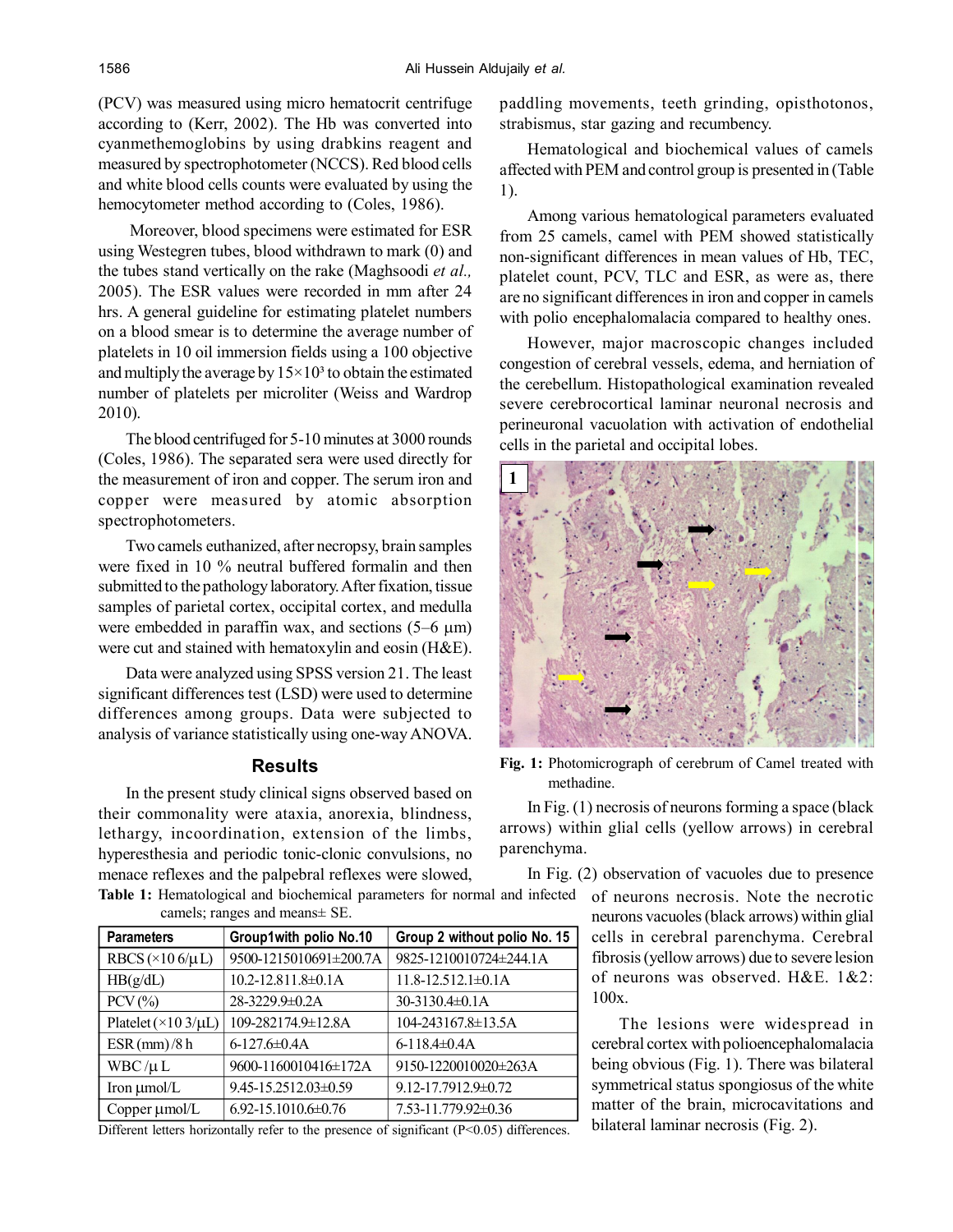

**Fig. 2:** Photomicrograph of cerebrum of Camel treated with methadine.

### **Discussion**

The clinical signs of polioencephalomalacia in camels include altered mentation, blindness, ataxia, circling, muscle fasciculations, opisthotonos, recumbency and seizures these signs agreed with (Kiupel *et al.,* 2003 and Himsworth, 2008). However, thiamine plays a major role in metabolism of carbohydrates in nervous system and muscles. Thus, lack of thiamine induces a lower supply of carbohydrates to the neurons in the brain. As neurons require carbohydrates as an energy source necessary for nerve function, the depletion of carbohydrates causes alterations in the mechanism of action of the nervous system and ultimately neuronal death especially cortical region. Hence damage to the brain cells may be responsible for origination of the symptoms (Mohanambal, 2017).

On the other hand, hematological and biochemical values examination tests were performed on twenty-five camels are presented in Table (1) revealed no significant differences (P<0.05) between two groups these results agreed with (Marks *et al.,* 2011; Moon *et al.,* 2013; Mahajan *et al.,* (2013); Anuradha *et al.,* (2014).

Moreover, the cut surface of the cerebral cortex showed areas of yellowish coloration with a decrease in consistency, suggesting malacia. Histopathoplogical examination in Fig. 1 and 2 revealed severe cerebrocortical laminar neuronal necrosis and perinueuronal vacuolation these results agreed with (Kiupel *et al.,* 2003 and Himsworth, 2008).

Based on the clinical, hematological and histopathological findings, these diseases are PEM. The incidence of occurrence was more in the month of (October-January). This could be due to change in the feed from dry roughage to lush green pasture, Also, that

one of the contributing factors for thiamine deficiency after rainy season was due to the low levels of thiamine in the soil due to draining out by the rain. This might be the reason of high occurrence of polioencephalomalacia during September to December (Wallace *et al.,* 2000; Anuradha *et al.,* 2014).

Finally, affected animals should be given a high dose of thiamine (10-20 mg/kg) I/V every 6 hours due to the thiamine is water soluble and excreted quickly from the body (Niles *et al.,* 2002; Cebra and Cebra, 2004).

## **Conclusion**

Our study indicated the major clinical findings in PEM positive camels were presence of nystagmus, circling movement, ataxia, recumbency, head-pressing, convulsion, opisthotonos and star gazing. Camels positive for PEM showed normal hematological and biochemical values. Thus, it is concluded that histopathology has diagnostic significance in Camels with PEM.

#### **References**

- Radostits, O.M., C.C. GAY, K.W. Hinchcliff and P.D. Constable (2007). Veterinary Medicine: A textbook of the diseases of cattle, horses, sheep, pigs, and goats. 10th ed. Edinburgh: Saunders Elsevier, 2065.
- Milad, K.E. and G.S. Ridha (2009). The occurrence of thiamineresponsive polioencephalomalacia in dromedary breeding camels in Libya: preliminary investigation of diagnosis. *Iraqi Journal of Veterinary Sciences*, **23(3)**.
- Amat, S., A.A. Olkowski, M. Atila and T.J. O'Neill (2013). A review of polioencephalomalacia in ruminants: is the development of malacic lesions associated with excess sulfur intake independent of thiamine deficiency? *Veterinary Medicine and Animal Sciences*, **1(1):** 1-10.
- Rachid, M.A., E.F. Filho, A.U. Carvalho, A.C. Vasconcelos and P.M. Ferreira (2011). Polioencephalomalacia in cattle. *Asian Journal of Animal and Veterinary Advances*, **6(2):** 126- 131.þ
- Nema, A., V. Nema, D. Kumar and R. Ranjan (2014). Polioencephalomalacia in goats: A case study. *Veterinary Clinical Science*, **2(3):** 48-51.
- Cebra, C.K. and M.L. Cebra (2004). Altered mentation caused by polioencephalomalacia, hypernatremia, and lead poisoning. The Veterinary Clinics of North America. *Food Animal Practice*, **20(2):** 287-302.
- Ramos, J.J., L.M. Ferrer, L. García, A. Fernández and A. Loste (2005). Polioencephalomalacia in adult sheep grazing pastures with prostrate pigweed. *The Canadian Veterinary Journal*, **46(1):** 59.
- Kiupel, M., W. VanAlstine and C. Chilcoat (2003). Gross and microscopic lesions of polioencephalomalacia in a llama (Lama glama). *Journal of Zoo and Wildlife*